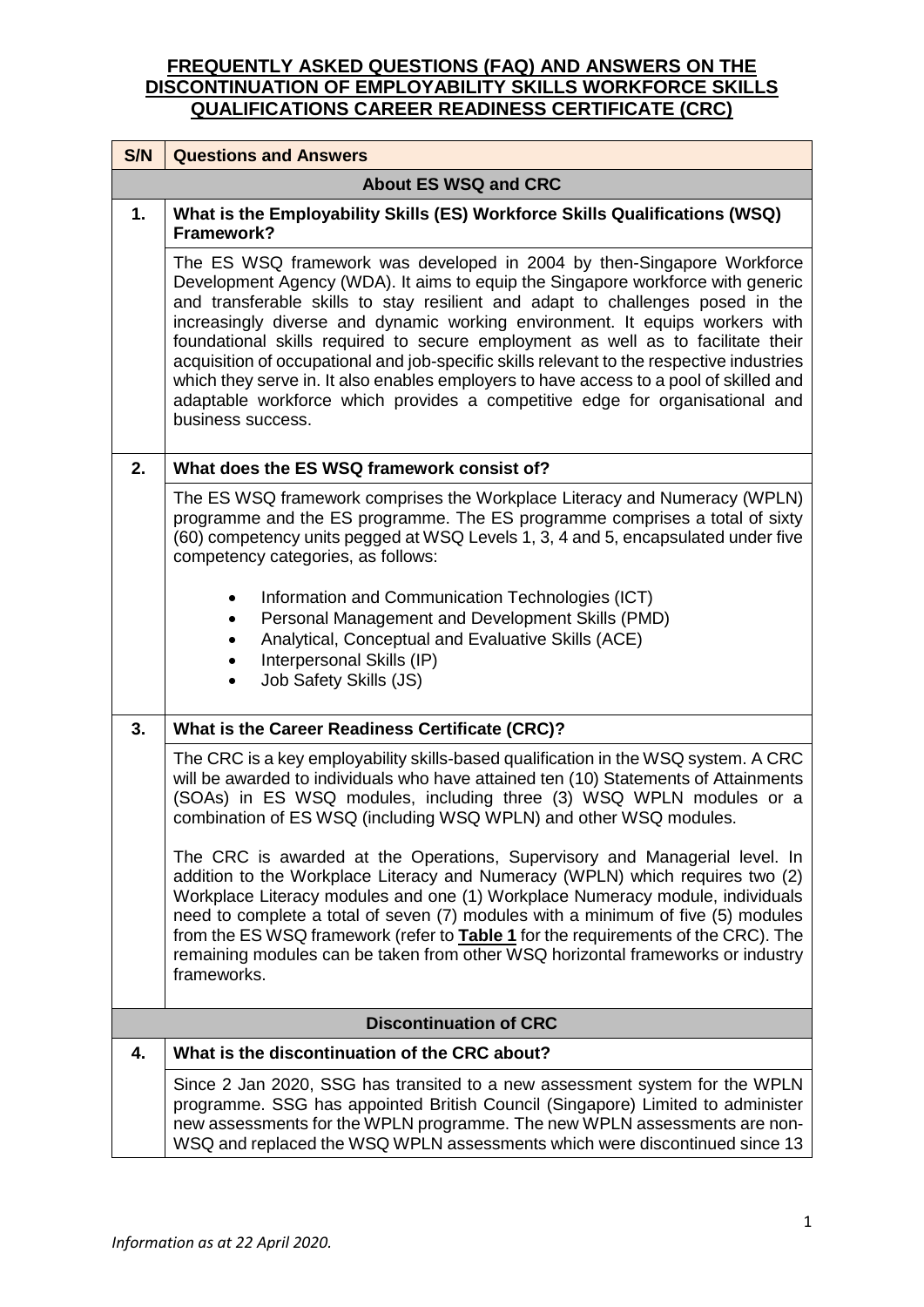|    | Dec 2019. British Council will issue Candidate Reports (refer to Annex A) to trainees<br>who attained the new non-WSQ WPLN achievements.                                                                                                                                                                                                                                  |  |  |  |  |
|----|---------------------------------------------------------------------------------------------------------------------------------------------------------------------------------------------------------------------------------------------------------------------------------------------------------------------------------------------------------------------------|--|--|--|--|
|    | In view of the declining demand for CRC arising from the changing profiles of our<br>local workforce, more employability skills-related training options, and the shift in the<br>delivery model for the WPLN assessments, SSG will be discontinuing the CRC from<br>1 Jan 2021 onwards. The ES WSQ modules will continue to be available for<br>individuals to enrol in. |  |  |  |  |
| 5. | When can individuals still qualify and be issued the CRC? What are the cut-off<br>dates?                                                                                                                                                                                                                                                                                  |  |  |  |  |
|    | With effect from 1 Jan 2021, the CRC will be discontinued. During the transition<br>period between 2 Jan 2020 and 31 Dec 2020, individuals will still be issued the CRC<br>if they fulfil its requirements.                                                                                                                                                               |  |  |  |  |
|    | For WSQ trainees who have completed the requirements of the CRC (including the<br>WSQ WPLN) on/before 31 Dec 2020, they will be awarded the CRC and WSQ<br>transcript.                                                                                                                                                                                                    |  |  |  |  |
|    | For WSQ trainees who have completed the requirements of the CRC on/before 31<br>Dec 2020, and the new non-WSQ WPLN between 2 Jan and 31 Dec 2020, they will<br>receive the CRC and WSQ transcript along with a supplementary transcript which<br>shows the new non-WSQ WPLN achievements (refer to <b>Annex B</b> for sample).                                            |  |  |  |  |
|    | [Please see also Q10]                                                                                                                                                                                                                                                                                                                                                     |  |  |  |  |
| 6. | What can WSQ trainees do if they have not completed the WSQ WPLN<br>assessments by 13 Dec 2019 to qualify for the CRC?                                                                                                                                                                                                                                                    |  |  |  |  |
|    | WSQ trainees can register with British Council for the new non-WSQ WPLN<br>assessments which is available since 2 Jan 2020.                                                                                                                                                                                                                                               |  |  |  |  |
|    | They should complete and attain the new non-WSQ WPLN achievements as well as<br>fulfil the other requirements (refer to <b>Table 1)</b> of the CRC on/before 31 Dec 2020 in<br>order to be awarded the CRC and WSQ transcript along with a supplementary<br>transcript (refer to <b>Annex B</b> for sample).                                                              |  |  |  |  |
|    | [Please see also Q7]                                                                                                                                                                                                                                                                                                                                                      |  |  |  |  |
| 7. | I have achieved 1 or 2 of the 3 WSQ WPLN SOAs required for CRC on/before<br>13 Dec 2019. Can I still qualify for the CRC?                                                                                                                                                                                                                                                 |  |  |  |  |
|    | WSQ Trainees will need to register for the new non-WSQ WPLN assessments which<br>has taken effect from 2 Jan 2020 to complete the remaining WPLN assessment(s)<br>and fulfil the CRC requirements to qualify for the CRC (refer to <b>Table 1</b> for the CRC<br>requirements).                                                                                           |  |  |  |  |
|    | [Please see also Q6]                                                                                                                                                                                                                                                                                                                                                      |  |  |  |  |
| 8. | Will I still attain a CRC as the new WPLN assessments are now non-WSQ?                                                                                                                                                                                                                                                                                                    |  |  |  |  |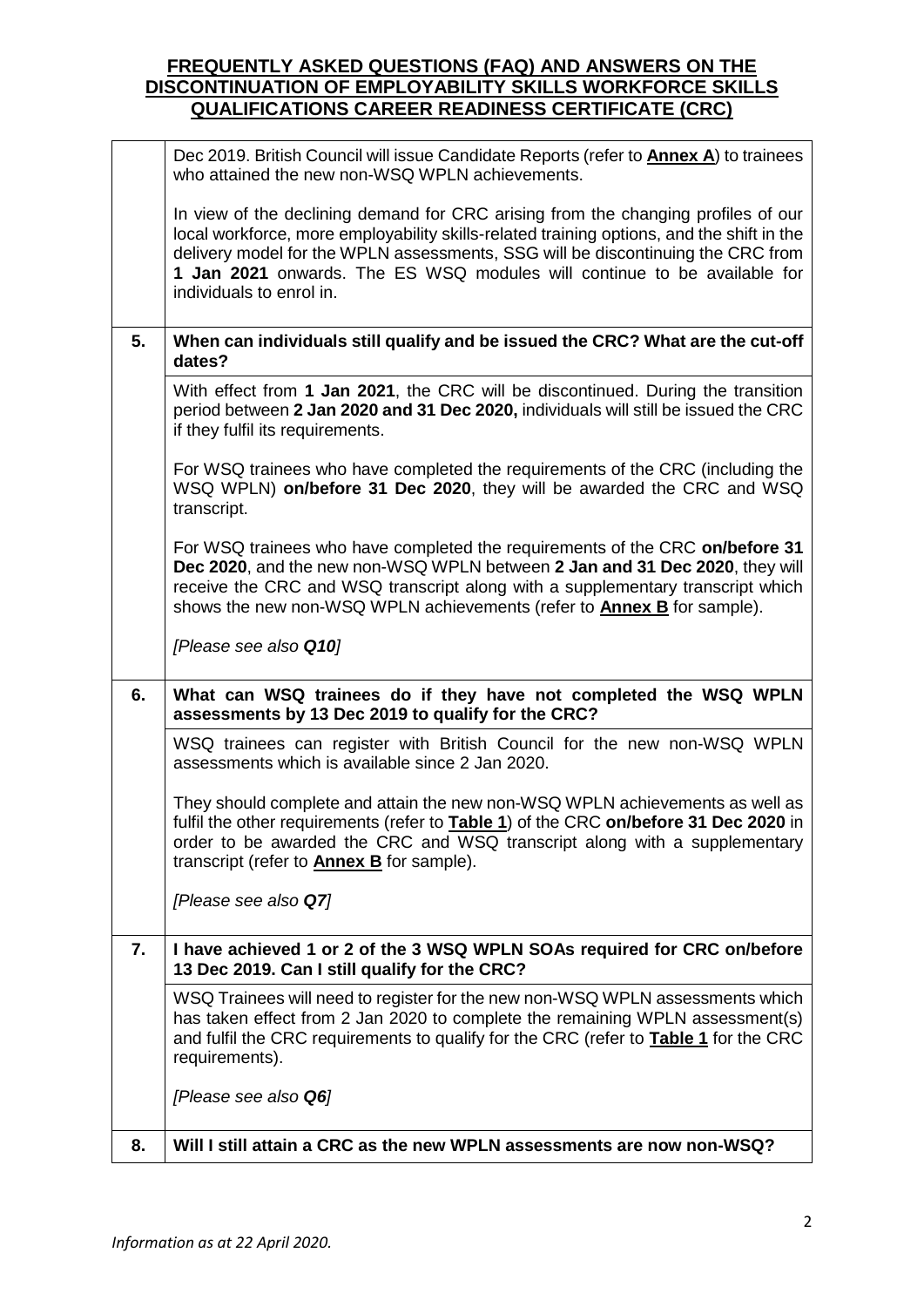For WSQ trainees who have achieved ten (10) WSQ SOAs **on/before 31 Dec 2020**, including the three (3) SOAs for WSQ WPLN achievements attained **on/before 13 Dec 2019**, they will receive the CRC and WSQ transcript.

For WSQ trainees who have achieved seven (7) to nine (9) WSQ SOAs **on/before 31 Dec 2020** and are issued the Candidate Reports by British Council for attaining one (1) to three (3) of the new non-WSQ WPLN achievements from 2 Jan 2020 onwards, they will receive the CRC and WSQ transcript along with a supplementary transcript for the new non-WSQ WPLN achievements (refer to **Annex B** for a sample of the supplementary transcript).

Refer to table below for an overview on the CRC version which will be issued to WSQ trainees under two scenarios. This depends on whether they hold only WSQ WPLN achievements, or new non-WSQ WPLN achievements:

|    | S/N<br><b>CRC Version to Issue</b><br><b>Scenario</b>                                                                                                                                                                                                                                                                                                                                                 |                                                                                                                                                                                                                                                                                                                                                                                                                                                                                                                                                   |                                                                                                                                                                                                                          |  |  |  |
|----|-------------------------------------------------------------------------------------------------------------------------------------------------------------------------------------------------------------------------------------------------------------------------------------------------------------------------------------------------------------------------------------------------------|---------------------------------------------------------------------------------------------------------------------------------------------------------------------------------------------------------------------------------------------------------------------------------------------------------------------------------------------------------------------------------------------------------------------------------------------------------------------------------------------------------------------------------------------------|--------------------------------------------------------------------------------------------------------------------------------------------------------------------------------------------------------------------------|--|--|--|
|    | $\mathbf{1}$                                                                                                                                                                                                                                                                                                                                                                                          | WSQ trainee who has completed and<br>attained all three (3) WSQ WPLN<br>achievements on/before 13 Dec<br>2019 and fulfilled the rest of the<br>requirements for the CRC [i.e.<br>attained the remaining seven (7) WSQ<br>SOAs for ES WSQ and other WSQ<br>modules,<br>where<br>applicable]<br>on/before 31 Dec 2020.                                                                                                                                                                                                                              | WSQ trainee will receive<br>the<br>following:<br>The CRC<br>$\bullet$<br><b>WSQ</b> transcript                                                                                                                           |  |  |  |
|    | $\overline{2}$                                                                                                                                                                                                                                                                                                                                                                                        | WSQ trainee who wish to seek the<br>CRC and have not completed and<br>attained the three (3) WSQ WPLN<br>achievements on/before<br>13<br><b>Dec</b><br>2019. WSQ trainee may register with<br>BCL for the new non-WSQ WPLN<br>assessments. WSQ trainee<br>may<br>request for the CRC upon attaining<br><b>WPLN</b><br>non-WSQ<br>the<br>new<br>achievements and fulfilling the rest of<br>the requirements for the CRC [i.e.<br>attain the remaining WSQ SOAs for<br>ES WSQ and other WSQ modules,<br>where applicable] on/before 31 Dec<br>2020. | <b>WSQ</b><br>trainee will<br>receive<br>the<br>following:<br>The CRC<br>$\bullet$<br><b>WSQ</b> transcript<br>$\bullet$<br>Supplementary transcript<br>$\bullet$<br>showing the new non-WSQ<br><b>WPLN</b> achievements |  |  |  |
| 9. |                                                                                                                                                                                                                                                                                                                                                                                                       | Will there be changes in the CRC application process for WSQ trainees?                                                                                                                                                                                                                                                                                                                                                                                                                                                                            |                                                                                                                                                                                                                          |  |  |  |
|    | Yes, there will be changes in the CRC application process for WSQ trainees who<br>have attained the new non-WSQ WPLN achievements from 2 Jan 2020 onwards.<br>They are required to submit the required SOAs for seven (7) to nine (9) WSQ<br>modules completed as well as the Candidate Reports issued by British Council for<br>attaining one (1) to three (3) of the new non-WSQ WPLN achievements. |                                                                                                                                                                                                                                                                                                                                                                                                                                                                                                                                                   |                                                                                                                                                                                                                          |  |  |  |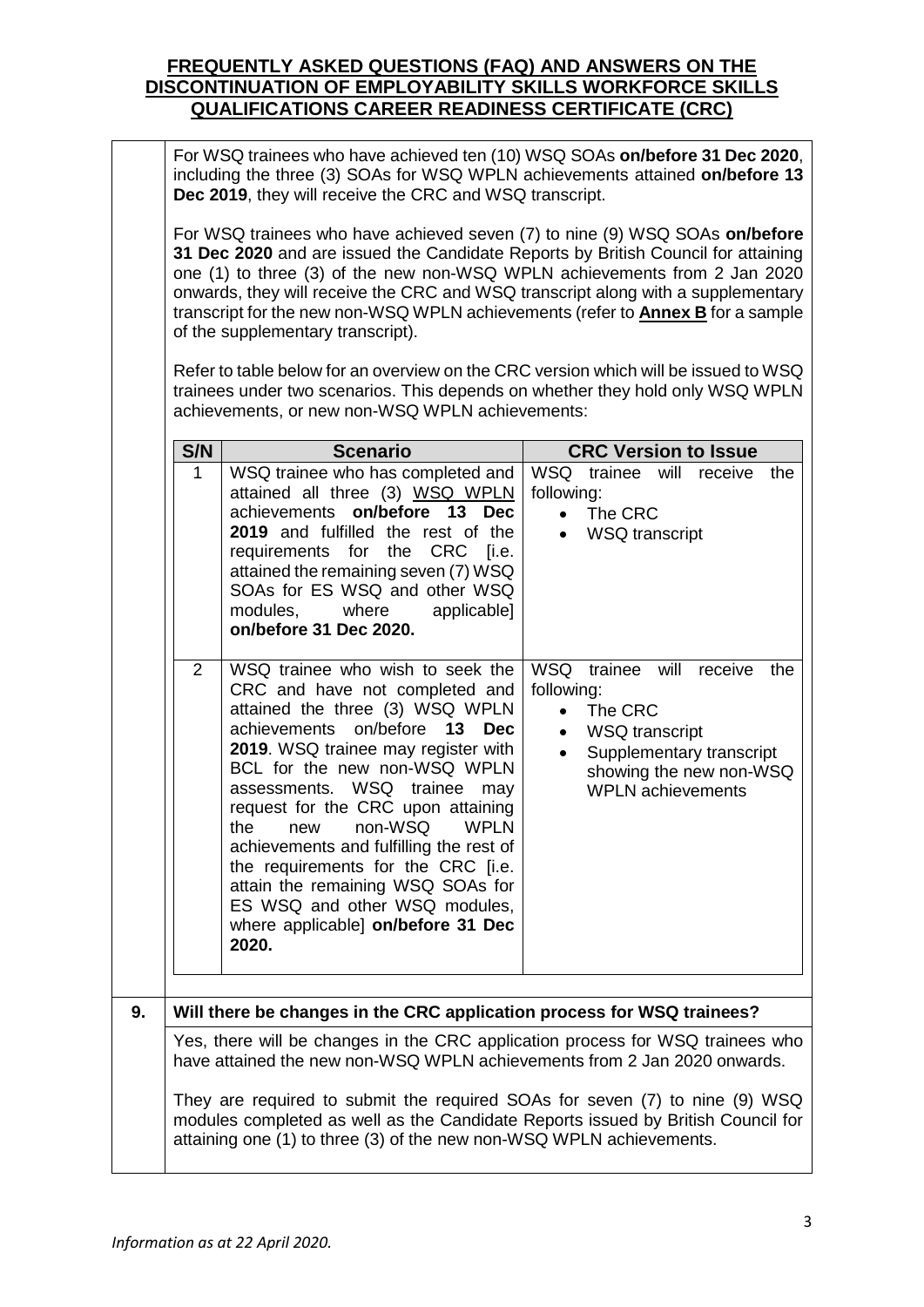|                                   | There will be no changes to the CRC application process for WSQ trainees who have<br>attained the required ten (10) WSQ SOAs, including WSQ WPLN achievements<br>attained on/before 13 Dec 2019.                                                                                                       |  |  |  |  |
|-----------------------------------|--------------------------------------------------------------------------------------------------------------------------------------------------------------------------------------------------------------------------------------------------------------------------------------------------------|--|--|--|--|
| 10.                               | What is the cut-off date for submitting applications for the CRC?                                                                                                                                                                                                                                      |  |  |  |  |
|                                   | For WSQ trainees who have achieved seven (7) to nine (9) WSQ SOAs and are<br>issued the Candidate Reports by British Council for attaining one (1) to three (3) of<br>the new non-WSQ WPLN achievements from 2 Jan 2020 onwards, they can<br>approach any WSQ ATO to apply for the CRC by 31 Mar 2021. |  |  |  |  |
| 11.                               | Following the discontinuation of the CRC, will ES WSQ modules continue to<br>be delivered?                                                                                                                                                                                                             |  |  |  |  |
|                                   | Yes, ES WSQ modules will continue to be delivered by ES WSQ ATOs. Following<br>the completion of the modules, WSQ trainees will be issued SOAs.                                                                                                                                                        |  |  |  |  |
| <b>Impact on ES WSQ Framework</b> |                                                                                                                                                                                                                                                                                                        |  |  |  |  |
|                                   |                                                                                                                                                                                                                                                                                                        |  |  |  |  |
| 12.                               | What is the impact of the discontinuation of the CRC on ES WSQ framework<br><b>Competency Standards (CS) and/or Skills Standards (SS)?</b>                                                                                                                                                             |  |  |  |  |
|                                   | There is no impact on the ES WSQ framework. ES WSQ ATOs will continue to offer<br>ES WSQ modular courses.                                                                                                                                                                                              |  |  |  |  |
|                                   | <b>Other</b>                                                                                                                                                                                                                                                                                           |  |  |  |  |
| 13.                               | Where can I find information about the ES WSQ framework and the new non-<br><b>WSQ WPLN?</b>                                                                                                                                                                                                           |  |  |  |  |
|                                   | Details of the updated ES WSQ framework can be found at<br>https://www.ssg.gov.sg/wsq/wps.html.                                                                                                                                                                                                        |  |  |  |  |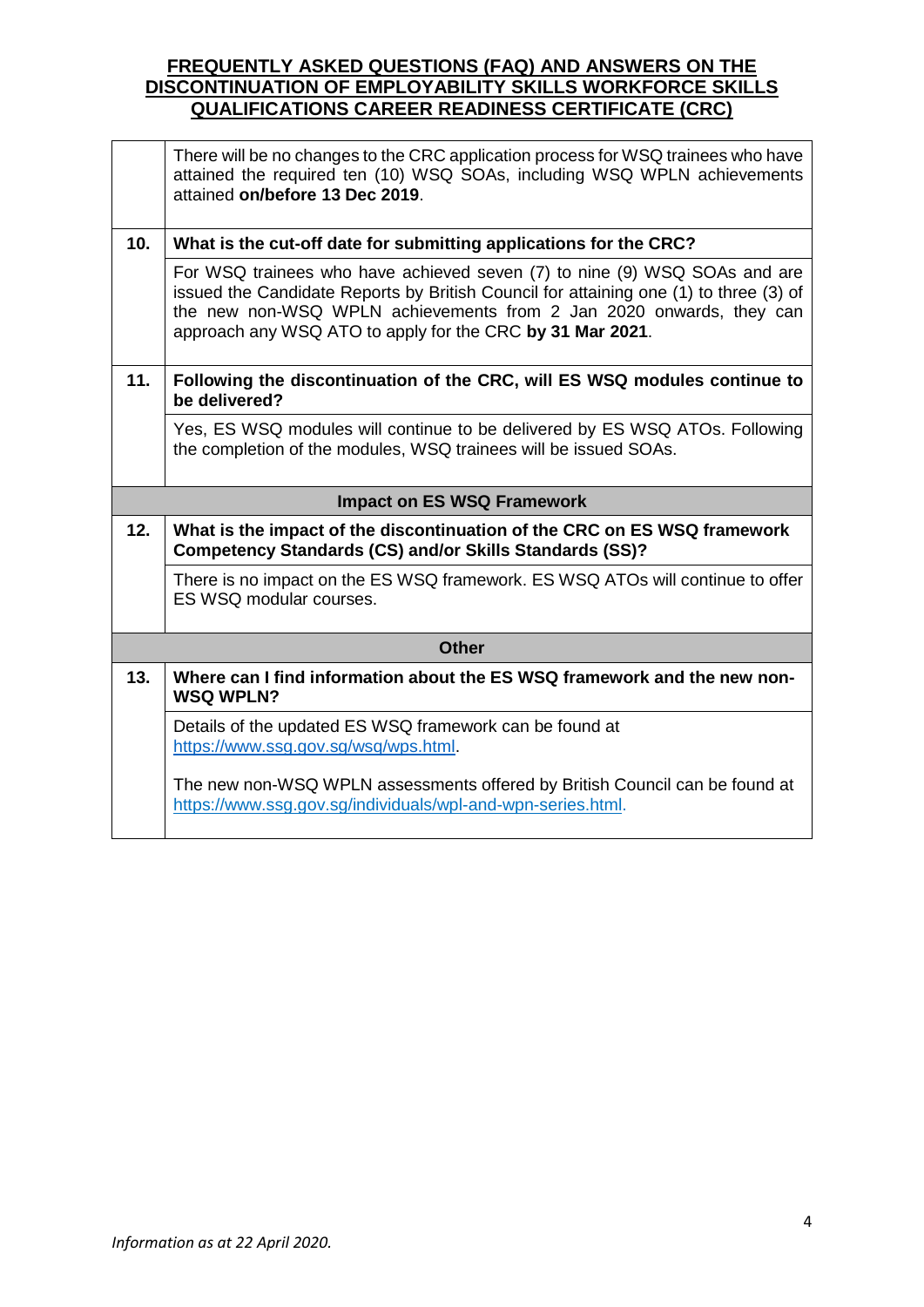#### **Table 1: Requirements of the Career Readiness Certificate**

|                                                         |                                                                                            | <b>Operations</b>                                                                                        | <b>Supervisory</b>                                                                          |                                                                                              | <b>Managerial</b>                                                           |                                                                                    |
|---------------------------------------------------------|--------------------------------------------------------------------------------------------|----------------------------------------------------------------------------------------------------------|---------------------------------------------------------------------------------------------|----------------------------------------------------------------------------------------------|-----------------------------------------------------------------------------|------------------------------------------------------------------------------------|
| Workplace<br>Literacy<br>(WPL)<br><b>Modules</b>        |                                                                                            | Level 5 (WSQ/non-WSQ)*<br>(Any two of the four WPL<br>skills)                                            | Level 6 (WSQ/non-WSQ)*<br>(Any two of the four WPL<br>skills)                               |                                                                                              | Level 7 (WSQ/non-WSQ)*<br>(Any two of the four WPL<br>skills)               |                                                                                    |
| Workplace<br><b>Numeracy</b><br>(WPN)<br><b>Modules</b> |                                                                                            | Level 5 (WSQ/non-WSQ)*                                                                                   | Level 6 (WSQ/non-WSQ)*                                                                      |                                                                                              | Level 7 (WSQ/non-WSQ)*                                                      |                                                                                    |
| Workplace<br><b>Skills</b><br>(WPS)<br><b>Modules</b>   | A<br>minimum<br>of five<br>Workplace<br><b>Skills</b><br>modules at<br>Operations<br>Level | A<br>maximum<br>of ONE out<br>of the seven<br><b>WSQ</b><br>modules<br>can be<br>taken at<br>Supervisory | A<br>minimum<br>of five<br>Workplace<br><b>Skills</b><br>modules at<br>Supervisory<br>Level | A<br>maximum<br>of ONE out<br>of the<br>seven<br><b>WSQ</b><br>modules<br>can be<br>taken at | A<br>minimum<br>of five<br><b>EDGE</b><br>modules at<br>Managerial<br>Level | A<br>maximum<br>of ONE out<br>of the<br>seven WSQ<br>modules<br>can be<br>taken at |
| Any WSQ<br><b>Modules</b>                               | A<br>maximum<br>of two<br>modules at<br>Operations<br>Level                                | <b>OR</b><br>Managerial<br>Level                                                                         | A<br>maximum<br>of two<br>modules at<br>Supervisory<br>level                                | Operations<br>or<br>Managerial<br>Level                                                      | A<br>maximum<br>of two<br>modules at<br>Managerial<br>level                 | Supervisory<br>Level                                                               |

*\*This refers to WSQ WPLN achievements reflected on WSQ SOAs and/or new non-WSQ WPLN achievements reflected on Candidate Reports issued by SSG's appointed WPLN assessment partner, British Council.*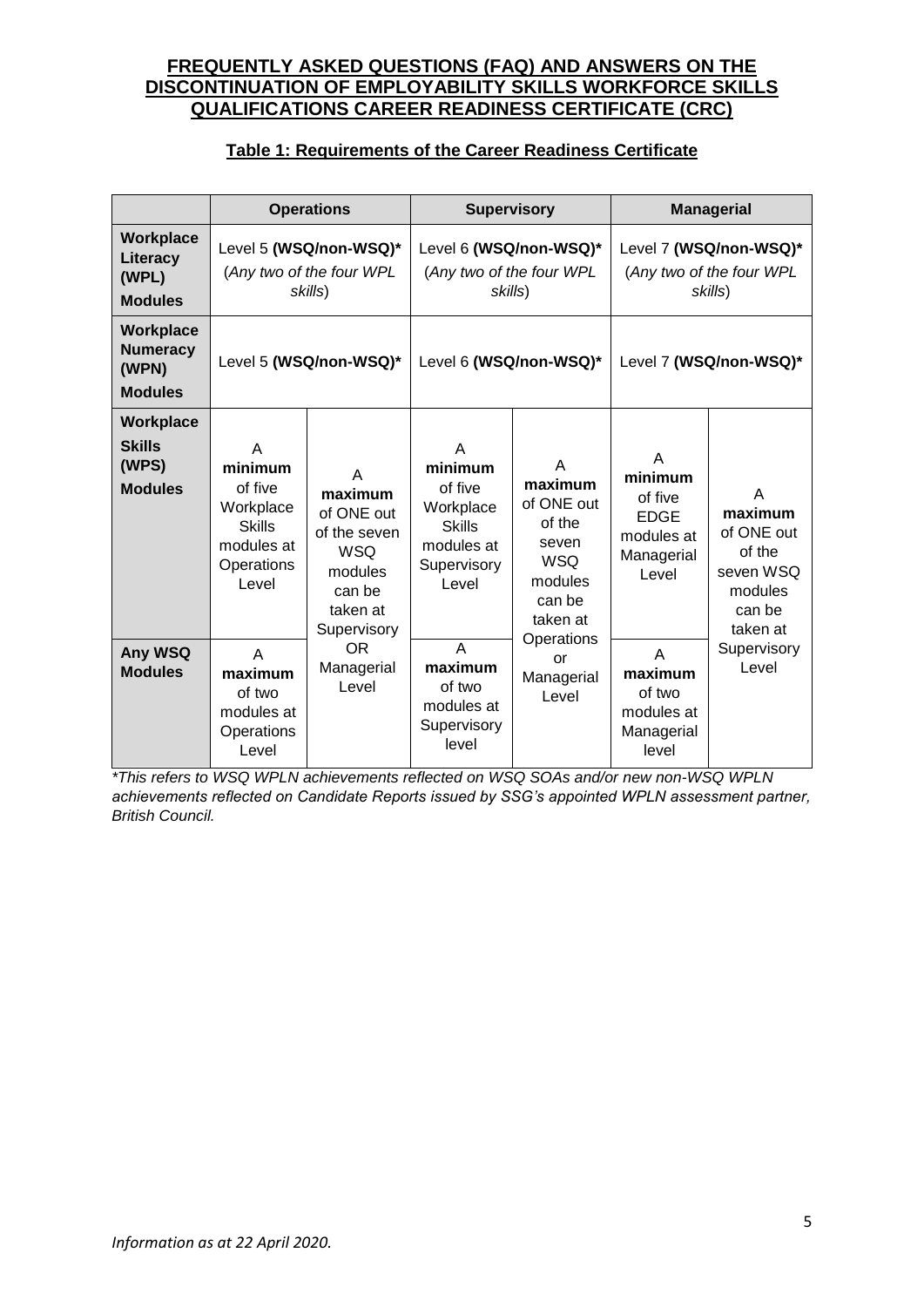# **Annex A: Sample Candidate Report Issued by British Council**

| <b>Workplace Literacy and</b><br><b>Numeracy (WPLN) Assessment</b><br><b>Candidate</b><br><b>Test date</b><br><b>Candidate name</b><br><b>Candidate ID</b><br><b>WPLN level</b><br>Skill name<br>Skill score<br>Listening | <b>OO BRITISH</b><br>SKILLS future SG<br>in<br>collaboration<br>with |
|---------------------------------------------------------------------------------------------------------------------------------------------------------------------------------------------------------------------------|----------------------------------------------------------------------|
|                                                                                                                                                                                                                           |                                                                      |
|                                                                                                                                                                                                                           |                                                                      |
|                                                                                                                                                                                                                           |                                                                      |
|                                                                                                                                                                                                                           |                                                                      |
|                                                                                                                                                                                                                           | Reading                                                              |
| Speaking                                                                                                                                                                                                                  |                                                                      |
| Writing                                                                                                                                                                                                                   |                                                                      |
| <b>Grammar and vocabulary</b>                                                                                                                                                                                             |                                                                      |
| Numeracy                                                                                                                                                                                                                  |                                                                      |